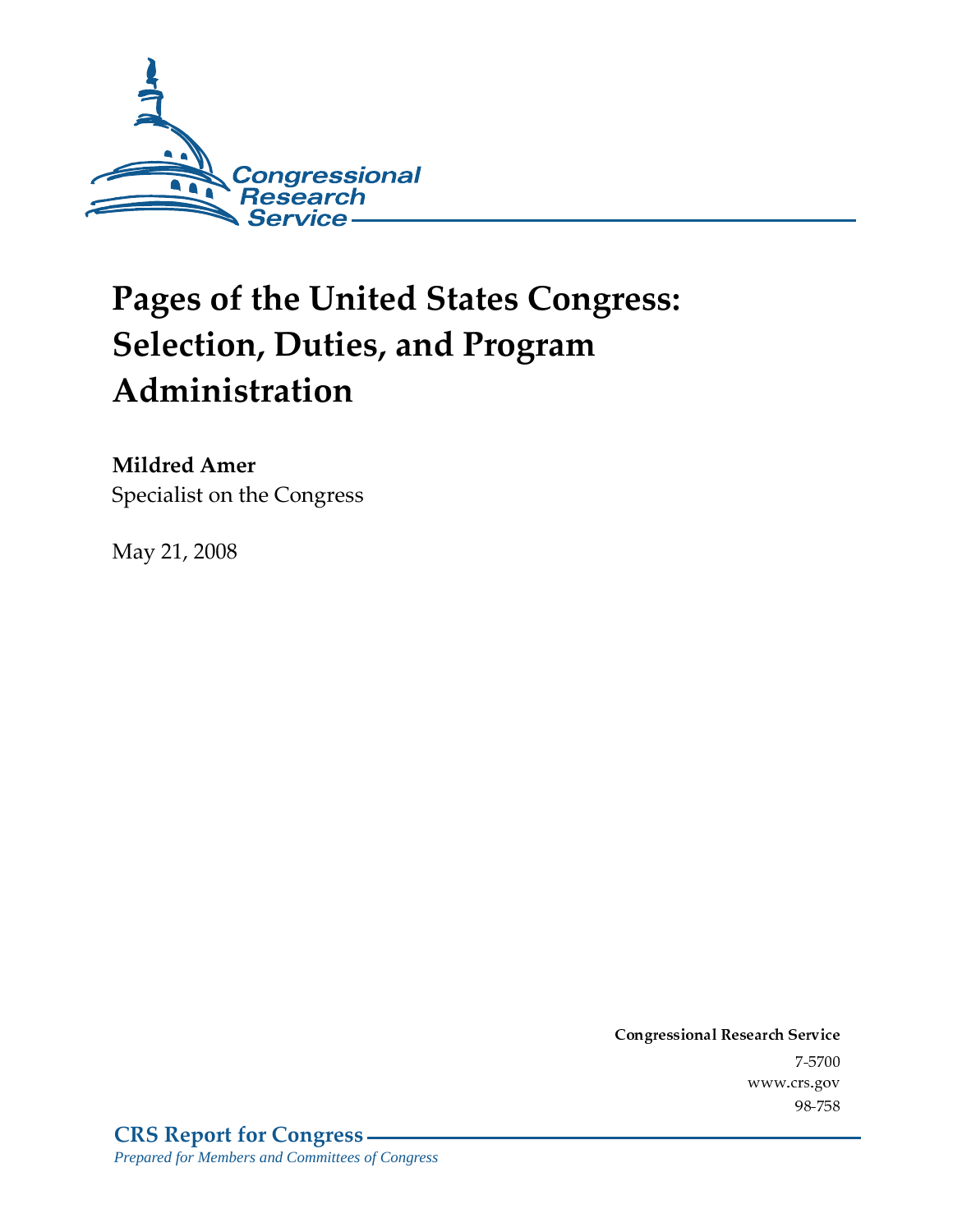#### Summary

For more than 175 years, messengers known as pages have served the United States Congress. Currently, approximately 100 young men and women from across the nation serve as pages at any given time. Pages must be high school juniors and at least 16 years of age. Several incumbent and former Members of Congress as well as other prominent Americans have served as congressional pages.

Senator Daniel Webster appointed the first Senate page in 1829. The first House pages began their service in 1842. Women were first appointed as pages in 1971.

Pages are appointed and sponsored by a Representative or Senator for one academic semester of the school year, or a summer session. The right to appoint pages rotates among Members pursuant to criteria set by the respective chamber leadership. Academic standing is one of the most important criteria used in the final selection of pages. Prospective pages are advised to contact their Senators or Representative to request consideration for a page appointment. For additional discussion of the page system, see CRS Report RL33685, *Pages of the United States Congress: History, Background Information, and Proposals for Change*, by Mildred Amer.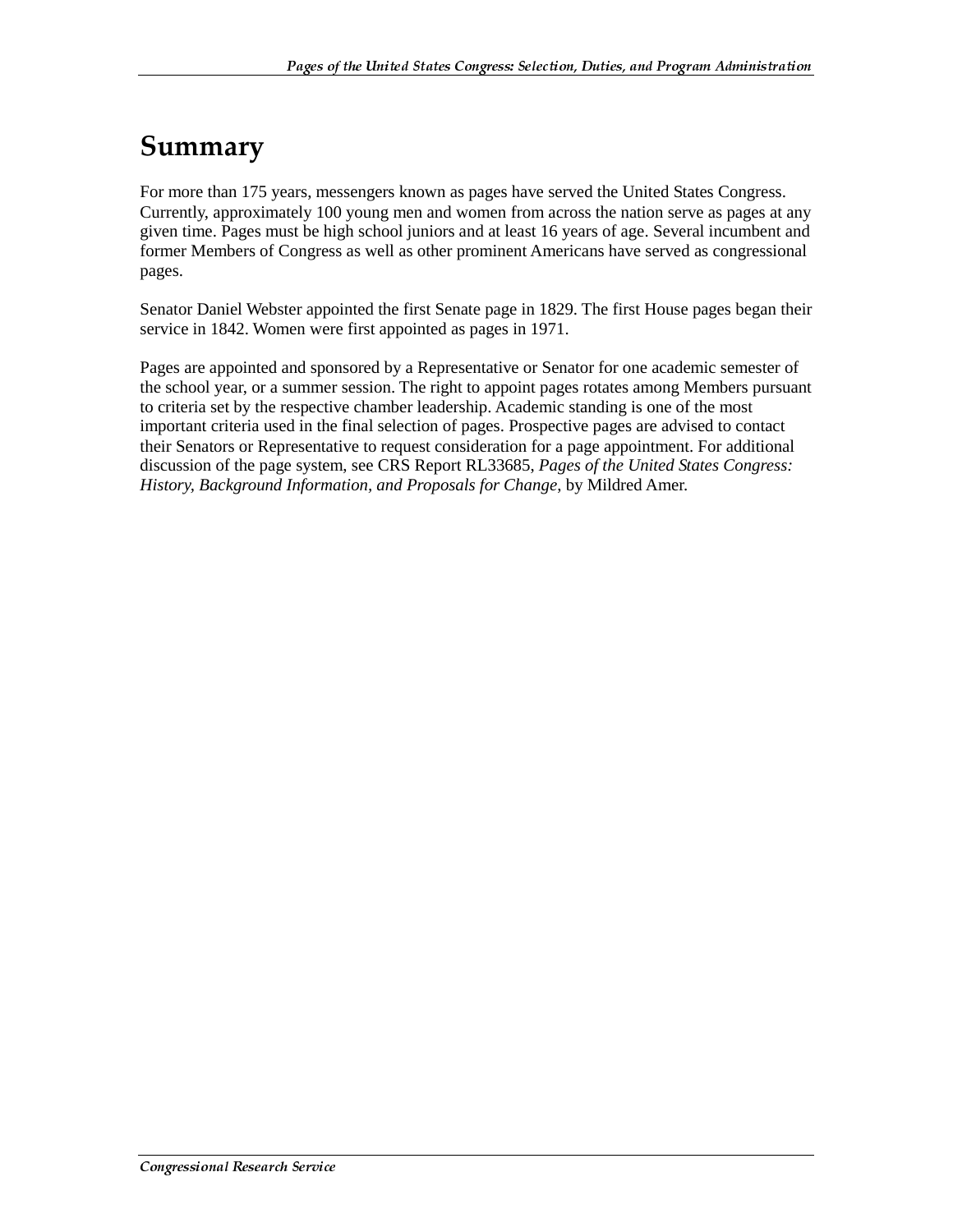#### **Contents**

#### Contacts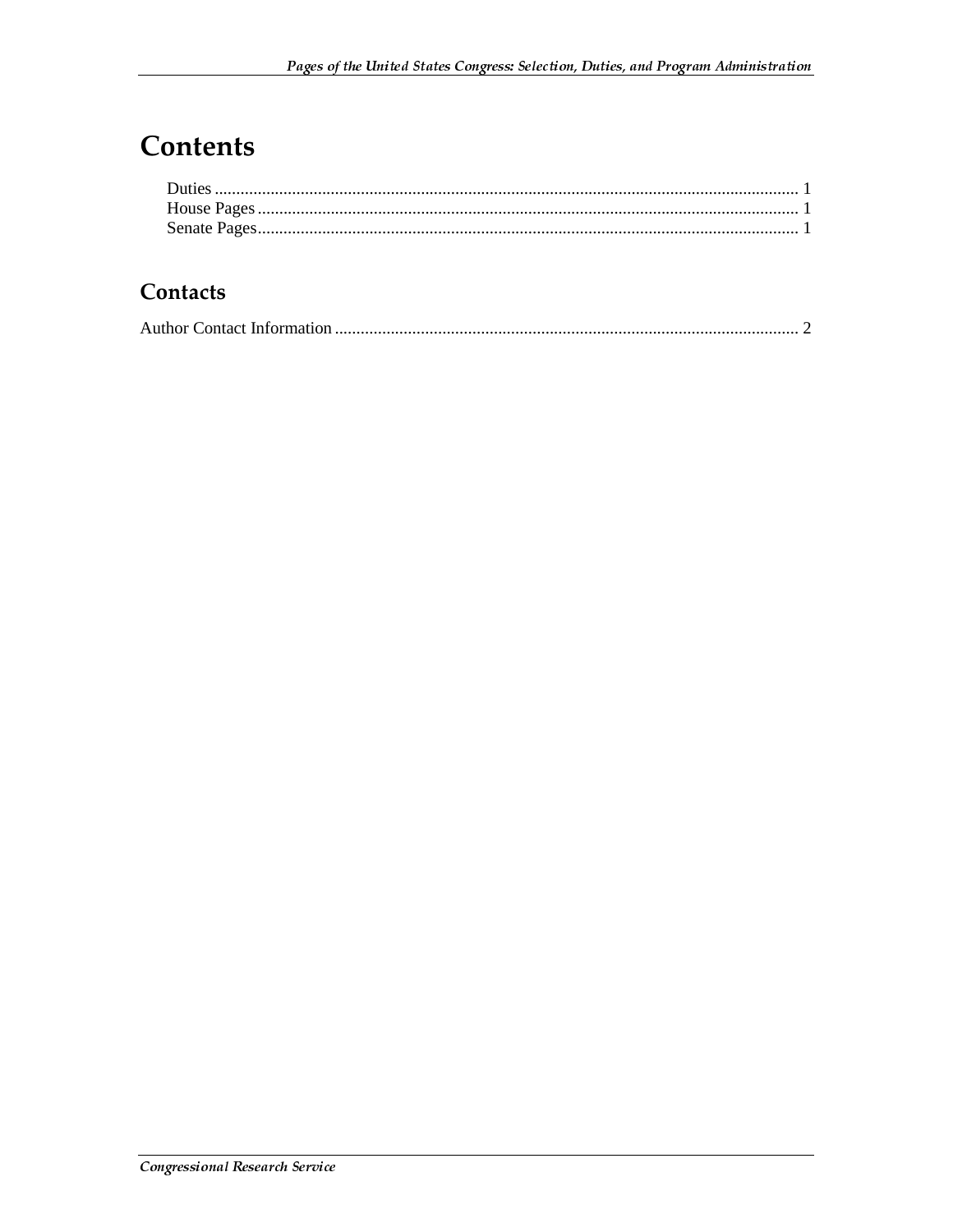### **Duties**

Pages serve principally as messengers. They carry documents between the House and Senate, Members' offices, committees, and the Library of Congress. They also prepare the House and Senate chambers for each day's business by distributing the *Congressional Record* and other documents related to the day's agenda, assist in the cloakrooms and chambers; and when Congress is in session, they sit near the dais where they may be summoned by Members for assistance. In the House, pages also raise and lower the flag on the roof of the Capitol.

## House Pages $^{\rm 1}$

There are 72 House page positions, 48 of which are allotted to the majority party and 24 to the minority party. The House page program is administered by the Office of the Clerk and supervised by the House Page Board, which is composed of two Members from each party, including the chair, as well as the Clerk and the Sergeant at Arms of the House, a former House page, and the parent of a House page.<sup>2</sup> The chair of the Page Board, currently Representative Dale Kiledee (D-MI), is chosen by the Speaker of the House.

House pages are paid at the annual rate of  $$20,181$ .<sup>3</sup> Automatic, monthly deductions are taken from their salaries for federal and state taxes, Social Security, and a residence hall fee of \$400, which includes five breakfasts and seven dinners per week.<sup>4</sup> The pages are required to live in the supervised House Page Dormitory near the Capitol. They are responsible for the cost of their uniforms—navy jackets, dark grey slacks or skirts, long sleeve white shirt, and black shoes—and transportation to and from Washington, DC.<sup>5</sup>

During the school year, they are educated in the House Page School located in the Thomas Jefferson Building of the Library of Congress. The page school, which is accredited by the Middle States Association of Colleges and Schools, offers a junior-year high-school curriculum, college preparatory courses, and extracurricular and weekend activities. Classes are usually held five days a week, commencing at 6:45 a.m., prior to the convening of the House.

Any questions regarding the operation of the House page program should be directed to the Office of the House Clerk, H-154, U.S. Capitol, Washington, DC 20515.

### **Senate Pages**

 $\overline{a}$ 

There are 30 Senate page positions, 16 for the majority party and 14 for the minority party. The office of the Sergeant at Arms supervises the Senate page program.

<sup>&</sup>lt;sup>1</sup> For further information, please refer to http://pageprogram.house.gov.

 $2^{2}$  2 U.S.C. 88b-3(a), as amended by P.L. 110-2.

<sup>&</sup>lt;sup>3</sup> House pages are now paid pursuant to P.L. 91-510, Section 491(e), 84 stat. 1198.

<sup>4</sup> "Establishing A Revolving Fund For the Page Residence Hall and The Page Meal Plan" (H.Res. 64), *Congressional Record*, Vol 129, Feb. 8, 1983, p. 1878.

<sup>&</sup>lt;sup>5</sup> U.S. Congress, House, Office of the Clerk http://pageprogram.house.gov, visited May 6, 2008.